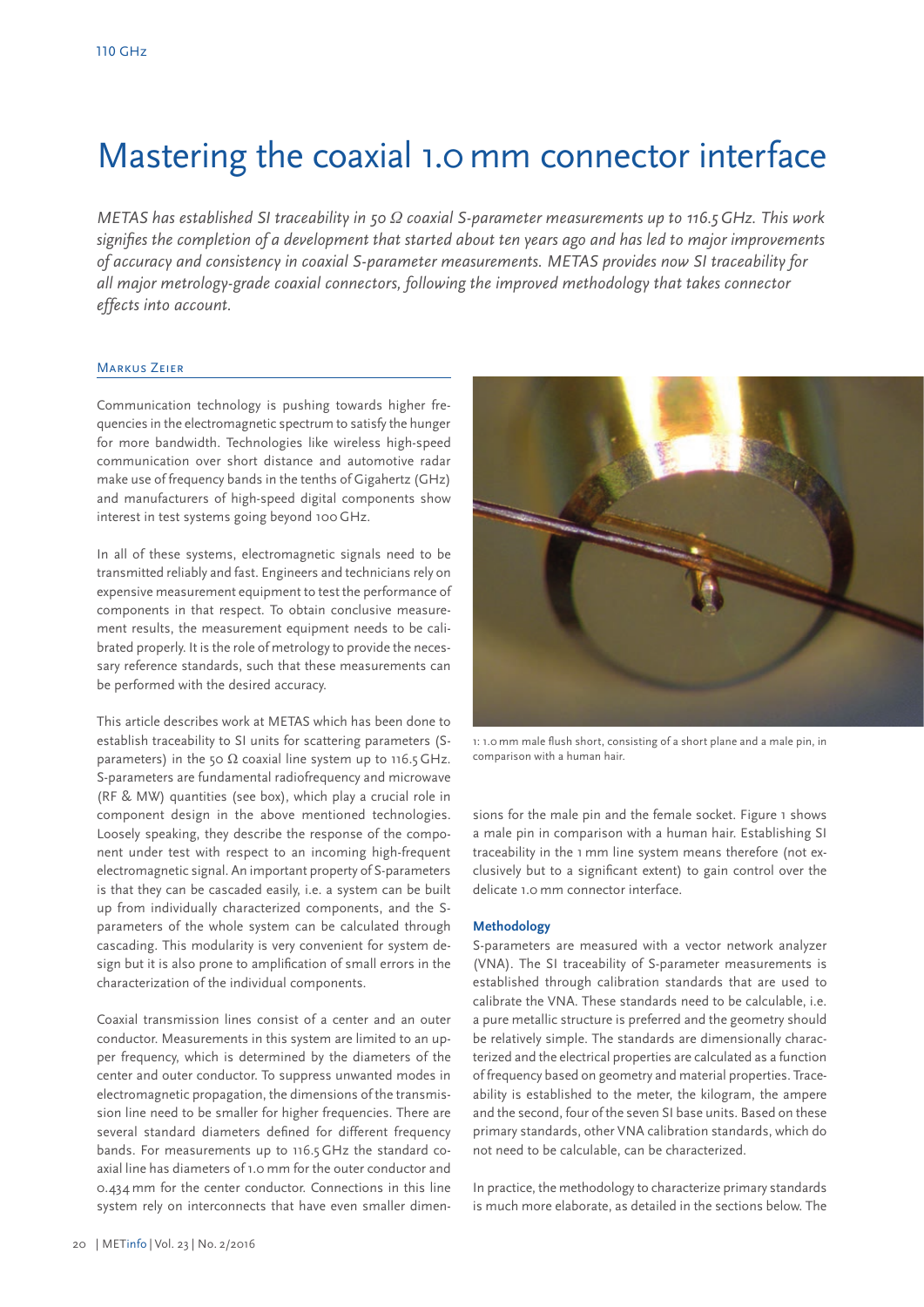basics of the method have been developed 2006 to 2009 in a PhD thesis [1] in collaboration between METAS, ETH Zürich and industrial partners. It has led to a major improvement in the traceability of coaxial S-parameters in terms of accuracy and consistency. A major step forward was achieved when the connector interface was included in the characterization of the standards [2]. Previous work in S-parameter traceability always neglected the connector interface, which leads to inconsistencies among different VNA calibration algorithms. Another important ingredient is the VNA metrology software VNA Tools [3], which has been developed at METAS. Originally developed to be a software that calculates measurement uncertainties associated with S-parameters, it has been extended to support the SI traceable characterization of VNA calibration standards very efficiently. Finally, the calculations of the standards are supplemented by electrical measurements and it is crucial to have a stable measurement system and a well experienced operator who performs the delicate measurements with the necessary care.

## **Calculable calibration standards**

The calculable 1.0 mm calibration standards are so-called offset shorts. They consist of a piece of line with air dielectric of varying length with a shorting plane attached to it and come with female and male connector interfaces. Figure 2 shows a schematic drawing of a male offset short indicating the three sections mentioned: connector interface, air-dielectric line section and short plane.

The standards used in this work have been specially developed in cooperation with Keysight Technologies (Keysight), one of the major manufacturers of VNAs and VNA calibration standards. For the design, METAS performed modelling of key features of the standards, as e.g. the lengths of the air-dielectric sections and mechanical aspects of the connector interfaces. Based on these suggestions, the standards were manufactured by Keysight, which has excellent machining and plating capabilities and the necessary experience to comply with the required tight tolerances.

The standards were sent to METAS in a disassembled state. METAS performed the dimensional measurements on the in-

dividual components of the standards, thus having access to structures that would otherwise be difficult or even impossible to probe. An important role in these measurements played the METAS μCMM [4], a unique coordinate measuring machine, which is well suited to measure such small structures.

The measured components were then sent back to Keysight for assembly and returned to METAS again for further dimensional measurements, now in the assembled state. The standards were also subjected to first electrical measurements to test the electrical stability with repeated connections under varying angular orientations. Stability is a key property of any measurement standard. It directly limits the achievable accuracy. Only these repeatability measurements showed if a standard was suitable at all to be used in the further evaluations and in some cases replacements had to be fabricated.

The mechanical measurement results are used later to calculate the electromagnetic properties of the standards as explained in the section on analysis and results. A mechanical model is therefore needed, which contains the key features of the standards impacting the electrical behavior. An example of such a model for the female connector interface is shown in figure 3. Similar models exist for the other sections in figure 2. The dimensions that are indicated with arrows in figure 3 need to be determined by measurements. A typical accuracy of a μm or better is desired. At 100 GHz, the wave length of the electromagnetic signal is 3 mm. A phase variation of 1 deg corresponds thus to a length of approximately 8 μm. This simple consideration illustrates the sensitivities with respect to the mechanical features.

## **Measurement setup**

Commercially available VNAs usually cover frequencies up to 70 GHz. Beyond these frequencies, it is common practice to use in addition extender heads, which are connected via cables to a VNA. The extender heads multiply the signal from the VNA to the desired frequency. The reason for such an arrangement lies in the fact that at these high frequencies the signal cannot be transmitted over longer distances without significant loss. With the extender heads the high frequencies are generated close to the measurement plane and unnecessary loss can be avoided.



2: Model of a male offset short consisting of the three colored sections, connector, air-dielectric line and short plane. The greyed out part on the left side illustrates the mating female connector of the VNA test port. The black dashed line indicates the measurement plane.



3: Detailed model of the female connector interface. The dimensions indicated by arrows need to be measured.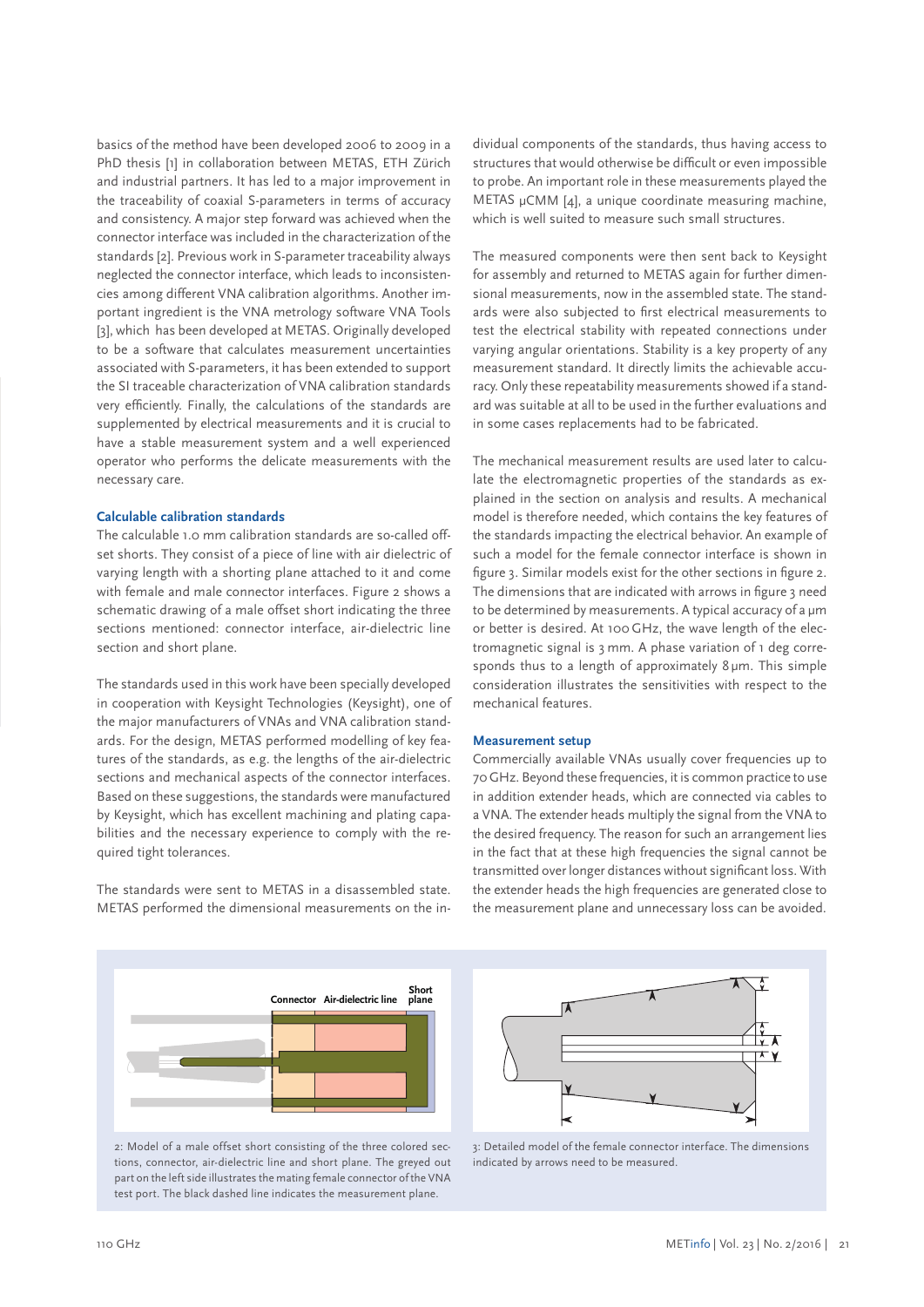

4: Measurement setup for the 1.0 mm measurements with the two extender heads in the front (the two black boxes clamped between copper plates). Unique features of the setup are a free floating suspension system and a water cooling system for temperature control.

The METAS setup is shown in figure 4. It consists of a VNA from Keysight and WR10 extender heads from Virginia Diodes (VDI). The system has several unique features, which have been developed by METAS, to enhance the accuracy of the measurements.

One of the heads is kept fixed, whereas the other is suspended in a way that it is nearly free floating. This is achieved with additional weights to eliminate gravitational forces [5]. This way a nearly force-free connection of both heads can be achieved. This is important, because the connections are very sensitive to mechanical stress. A specially developed clamping system helps in addition to mechanically stabilize the measurement setup.

Without further measures the calibration standards would heat up during measurements, changing dimensions and electrical properties likewise. A water cooling system has therefore been installed [6] to keep the extender heads close to laboratory temperature. As an additional important benefit, the temperature control leads to a electrically much more stable measurement system. Before this improvement was implemented, the pressence of staff near the setup could lead to instabilities, something that largely vanished after installation of the temperature control.

Other improvements related to the VNA and the extenders were achieved by VDI and Keysight [7]. Altogether it took several iterations, by METAS and by the manufacturers, to finally obtain a measurement system that fulfilled the high stability requirements. Once this was achieved, the calibration standards were measured electrically.

## **Analysis and results**

The mechanical parametrization and the dimensional measurements of the calibration standards are used to calculate their electrical properties with a specially developed software tool. The software is capable to calculate the S-parameters of the whole standard, using a blend of analytical and numerical methods. It also propagates uncertainties in the dimensional characterization to uncertainties in the electrical properties. This type of simulation is suitable to derive approximate Sparameters from the basic mechanical structures, but it is not so well suited to take material properties, as e.g. surface roughness and conductivity into account, simply because the information is often not available with the necessary accuracy. This is one of the reasons to use additional electrical measurements for the characterization of the standards.

By comparing the electrically measured raw S-parameters with the simulated S-parameters it is now possible to determine the remaining unknown parameters and thus the final calculated S-parameters of the calibration standards. Technically this is achieved through a nonlinear optimization technique. It is desirable to perform the optimization simultaneously over all frequency points, because some of the parameters are invariants with respect to frequency. This leads to a large optimization problem because several hundred frequency points are measured. In this particular problem 49 698 functions are minimized to determine 17 344 unknown parameters. This is not a trivial task but VNA Tools has built-in capability to perform this type of calculation [8, 9]. Using performance optimized software libraries the calculations can be executed on a state of the art PC with 64 GB RAM in 12 hours.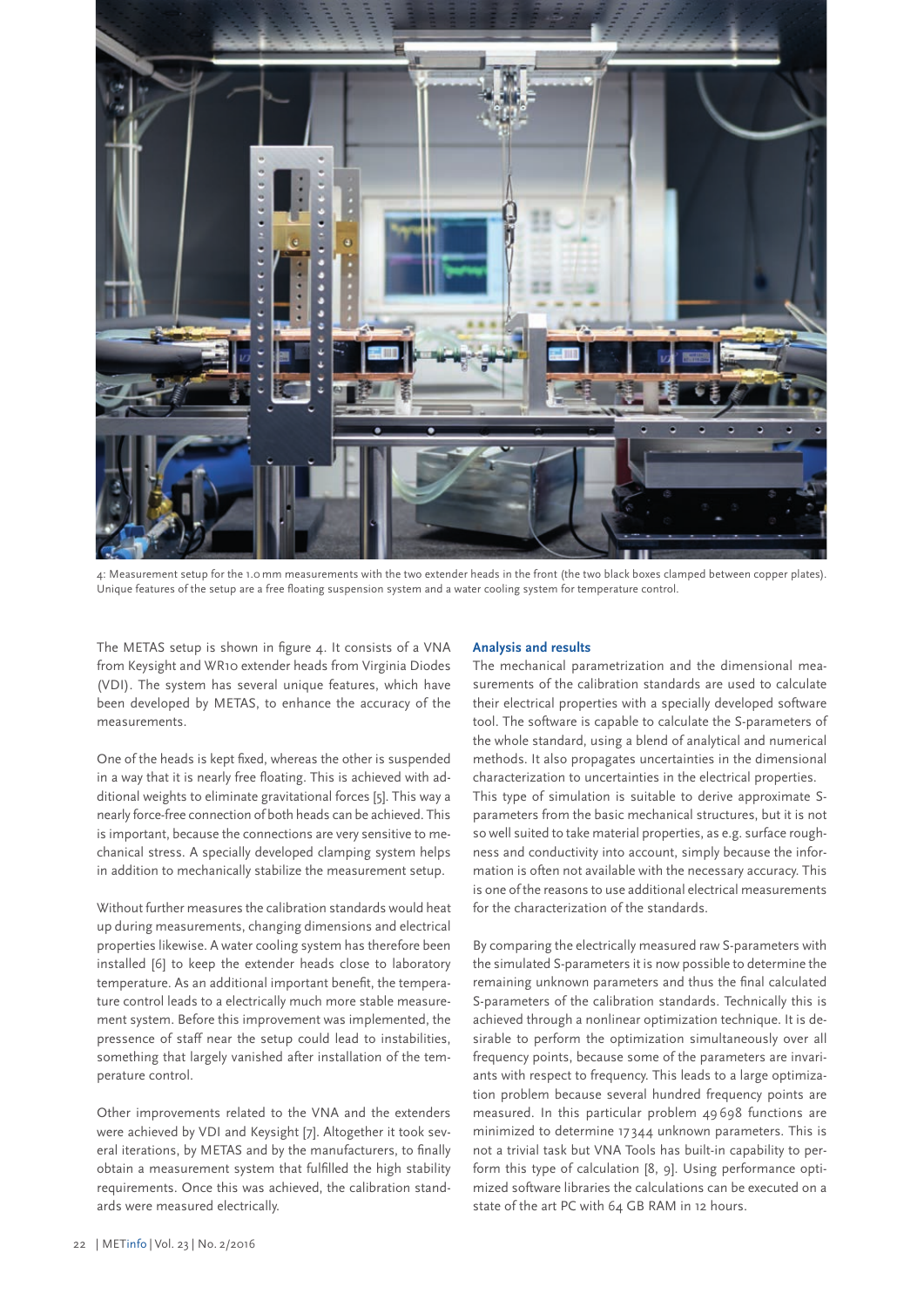

5: Magnitude of **S**11 of one of the 1.0 mm offset short standards in blue, bounded by the associated standard uncertainty interval in green.



6: Phase of **S**11 of one of the 1.0 mm offset short standards in blue, bounded by the associated standard uncertainty interval in green.

The differences between measured and calculated S-parameters, the so-called residuals, provide an excellent diagnostics tool to detect any problems and inconsistencies in the results. It is expected that the residuals are more or less evenly distributed and do not exceed a certain value. To understand the root cause of a problem is often not trivial. It can be as simple as a typographic mistake in one of the many input numbers, but in can also mean that one of the applied models is not adequately representing reality. Debugging can require a significant amount of persistence and scientific understanding and it is

quite common that the optimization procedure needs to be repeated several times. Finally the desired consistency has been achieved and an example of the final S-parameters of one of the offset short standards can be seen in figures 5 and 6.

#### **Conclusion**

Establishing SI traceability for coaxial S-parameters in the 1.0 mm line system is not an easy task. It took METAS more than four years to overcome all obstacles and finally achieve the desired accuracy. As previously mentioned, the capability to

#### **S-parameters**

S-parameters are used to characterize reflection and transmission of a device upon impact of a high frequency electromagnetic signal. The figure below schematically represents the situation for a two-port device (e.g. an attenuation device) with input signals applied to both ports. If the device is linear, the output signals can be defined in terms of the input signals. Thus,

$$
b_1 = S_{11} a_1 + S_{12} a_2 \qquad \qquad b_2 = S_{21} a_1 + S_{22} a_2
$$

with the signal amplitudes  $a_1$ ,  $a_2$ ,  $b_1$  and  $b_2$  and the scattering parameters **S**ij. The scheme can be generalized to n ports and the equations can be written more economically in matrix form **b** = **Sa** with the S-parameters contained in the scattering matrix **S** and the column vectors **a** and **b** containing input and output signal amplitudes, respectively. S-parameters are two-dimensional quantities either described in polar coordinates with magnitude |**S**ij| and phase Φ(**S**ij) or as complex numbers with real Re(**S**ij) and imaginary Im(**S**ij) parts.

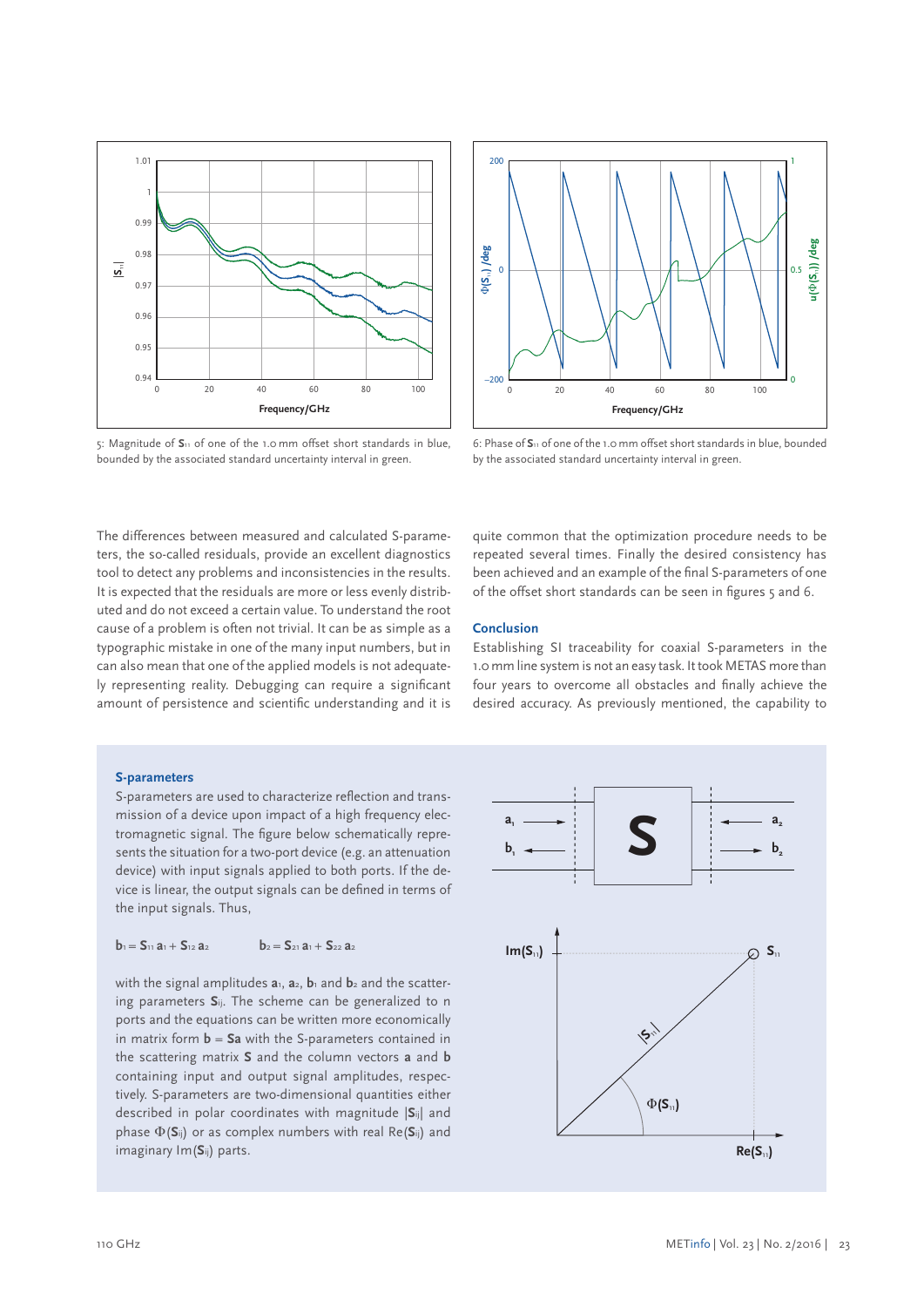cascade S-parameters is an important feature of S-parameters. By comparing measured and numerically cascaded S-parameters, it can be demonstrated that the new definitions of the calibration standards, taking the effects of the connector interface into account, lead to more accurate and consistent results [9].

The national metrology institutes (NMIs) declare their measurement capabilities in the key comparison database at the BIPM (www.bipm.org). A CMC (Calibration and Measurement Capabilities) entry in that database grants international recognition of certificates for the particular measurement service. METAS will be the first institute to have a CMC entry for coaxial S-parameter measurement up to 116.5 GHz. This entry completes the portfolio of METAS, now covering all major metrology grade coaxial line systems with the new methodology.

The newly established capability has already been used to provide SI traceability to a non-standard coaxial connector through an adapter de-embedding technique [10]. The MMPX connector is a proprietary connector developed by the Swiss company Huber+Suhner. Previously rated up to 67 GHz it can now be advertised for use up to 85 GHz, thus covering frequencies of interest for high speed digital testing, the next generation of mobile communication (5G) and the automotive sector. Being able to provide SI traceability in that connector system constitutes an advantage in these competitive markets.

#### **References**

- [1] J. Hoffmann, Traceable S-parameters measurements in coaxial transmission lines up to 70 GHz, Doctoral thesis, Diss. ETH No. 18593, 2009
- [2] K. Wong, J. Hoffmann, Improve VNA Measurement Accuracy by Including Connector Effects in the Models of Calibration Standards, 82<sup>nd</sup> ARFTG Microwave Measurement Symposium, conference digest, p. 1–7, 2013
- [3] www.metas.ch/vnatools
- [4] A. Küng, F. Meli, R Thalmann, Ultraprecision micro-CMM using a low force 3D touch probe, Meas. Sci. Technol. 18, p. 319–327, 2007
- [5] M. Zeier, J. Hoffmann, J. Ruefenacht, D. Stalder, M. Wollensack, Mechanical Aspects in mm-wave Measurements, CPEM 2016 conference digest, 2016
- [6] J. Hoffmann, D. Stalder, M. Wollensack, J. Ruefenacht, M. Zeier, Temperature Control of Waveguide Extenders, CPEM 2016 conference digest, 2016
- [7] J. Hoffmann, D. Stalder, M. Wollensack, J. Ruefenacht, M. Zeier, Considerations for Using Waveguide Extenders, CPEM 2016 conference digest, 2016
- [8] M. Wollensack, J. Hoffmann, J. Ruefenacht, M. Zeier, VNA Tools II: S-parameter uncertainty calculation, 79<sup>th</sup> ARFTG Microwave Measurement Symposium, conference digest, p. 1–5, 2012
- [9] J. Hoffmann, M. Wollensack, J. Ruefenacht, D. Stalder, M. Zeier, Traceable calibration with 1.0mm coaxial standards, 87<sup>th</sup> ARFTG Microwave Measurement Symposium, Conference Digest, p. 1–4, 2016
- [10] J. Hoffmann, P. Leuchtmann, A. Kretz, J. Ruefenacht, R. Vahldieck, Characterization of Coaxial Adapters for S-parameter Measurements, Proceedings of the 38<sup>th</sup> European Microwave Conference, p. 313–316, 2008



Contact: Markus Zeier, Ph. D. Head of laboratory RF & Microwave markus.zeier@metas.ch +41 58 387 04 91